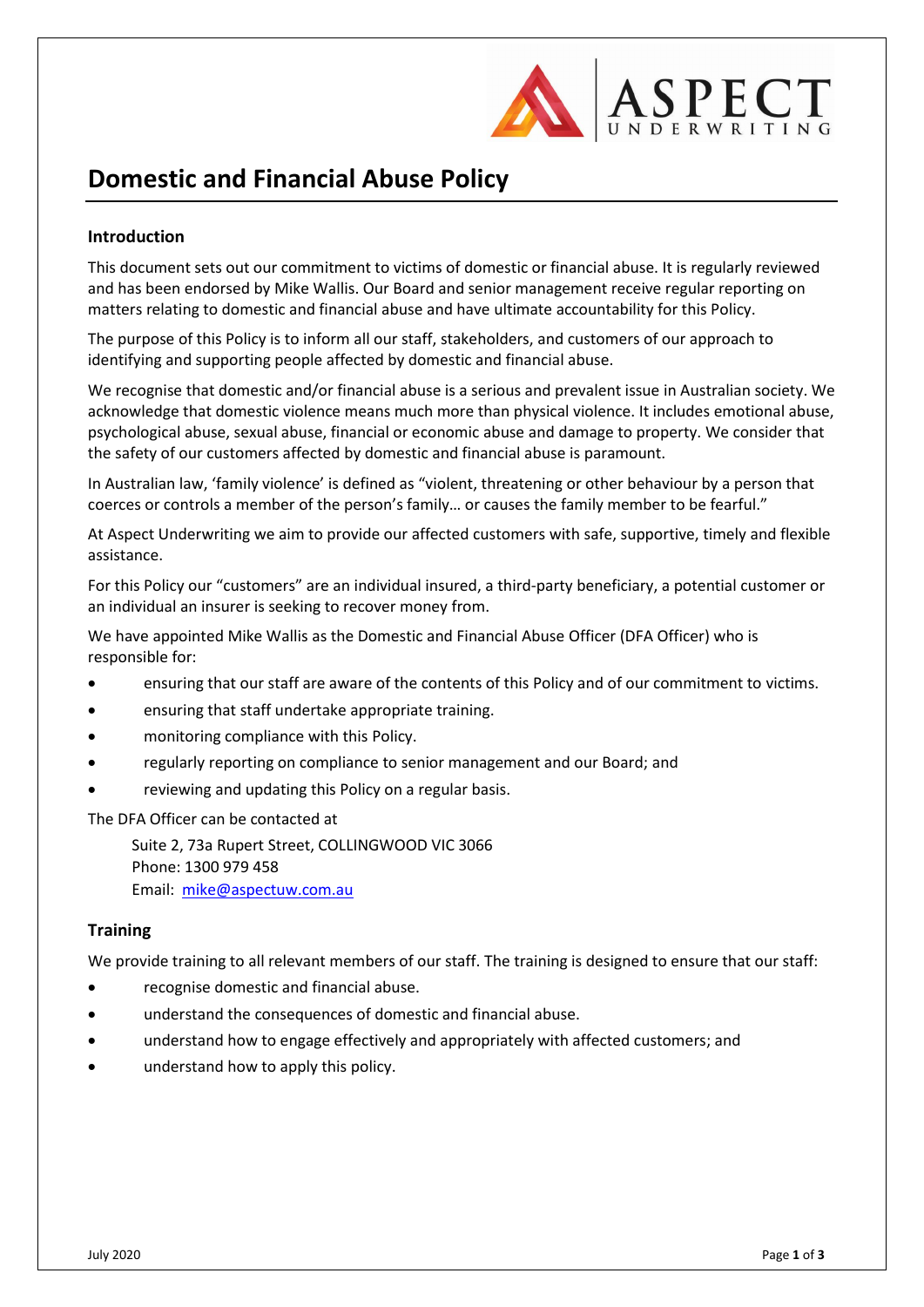

## **Domestic and Financial Abuse Policy**

## **Confidentiality**

We recognise the importance of protecting the private and confidential information of our customers affected by domestic or financial abuse. We are committed to ensuring confidentiality is maintained.

We will work with you to ensure confidentiality. This could include assisting you to change access to our systems, updating your contact details, offering different methods of communication, and agreeing to the appointment of a trusted person to act on your behalf.

#### **Disclosure**

We understand the need for us to minimise the information that we require customers affected by domestic or financial abuse to disclose and the number of times they are required to disclose information about their situation.

When customers have been recognised as being affected by domestic or financial abuse, we have processes in place to limit the extent of disclosure.

#### **Claims**

We do not have any authority to manage claims on behalf of insurers.

If you require details of who you should contact for claims assistance, please contact our office at:

Suite 2, 73a Rupert Street, COLLINGWOOD VIC 3066 Phone: 1300 979 458 Email: [mike@aspectuw.com.au](mailto:mike@aspectuw.com.au)

### **Financial Hardship and Collection arrangements**

If a customer is identified as being affected by domestic or financial abuse, then we will make suitable enquiries with the customer about their financial situation to determine whether they are experiencing financial hardship.

We understand that financial hardship can affect anyone. We will treat our customers with respect, empathy and understanding and will work with them to identify the type of support they require.

We will assist our customers to complete a financial hardship application form and gather supporting documents. We will fast track any financial hardship request and provide options to retain their insurance policy if they say they cannot pay their premium.

Where we become aware that a customer's debt involves a situation of domestic or financial abuse then will not refer the debt on to a third-party debt collection agency. We will consider the risks involved in attempting to recover debts in these situations.

Sometimes customers may need extra help to get through a difficult time. Free, confidential, independent financial advice is available from Financial Counselling Australia or call the national financial counselling hotline on 1800 007 007.

#### **Assistance**

Should you require additional assistance help is available from a number of specialist services

Please see the table of specialist services providers over the page